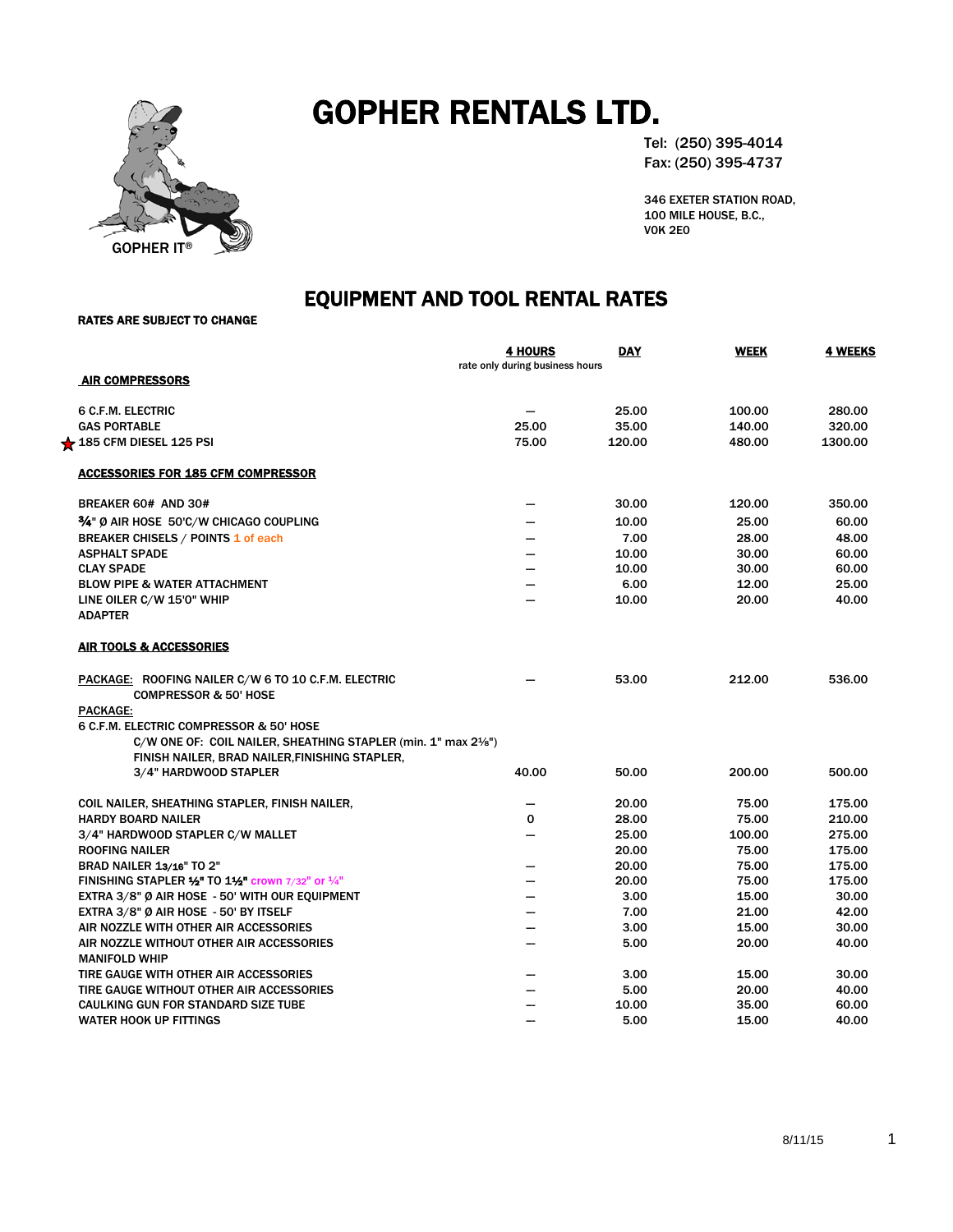|                                                                                                                                                            | <b>4 HOURS</b><br>only during business hours | <b>DAY</b>                       | <b>WEEK</b>                        | 4 WEEK                             |
|------------------------------------------------------------------------------------------------------------------------------------------------------------|----------------------------------------------|----------------------------------|------------------------------------|------------------------------------|
| <b>AUGERS (EARTH)</b>                                                                                                                                      |                                              |                                  |                                    |                                    |
| <b>MANUAL HAND 6"</b><br>2-MAN GAS C/W 4", 6", 8" OR 12" BIT<br><b>EXTRA BIT (WITH THE MACHINE)</b><br>3'0" bit extension<br><b>HYDRAULIC</b> (SEE BOBCATS | 52.50<br>--                                  | 10.00<br>70.00<br>15.00<br>25.00 | 30.00<br>380.00<br>45.00<br>100.00 | 60.00<br>940.00<br>85.00<br>200.00 |
| <b>AUTOMOTIVE</b>                                                                                                                                          |                                              |                                  |                                    |                                    |
| <b>BATTERY CHARGER</b><br>TORQUE WRENCH 0 to 150 lbs.<br>IMPACT WRENCH - 1/2" AIR                                                                          | 10.00<br>--                                  | 15.00<br>12.00<br>20.00          | 60.00<br>48.00<br>80.00            | 120.00<br>96.00<br>180.00          |
| <b>BARRICADES &amp; RELATED ROAD ACCESSORIES</b>                                                                                                           |                                              |                                  |                                    |                                    |

| <b>M.O.T. APPROVED</b>                |  |        |  |
|---------------------------------------|--|--------|--|
| 3'6" GLOW POST C/W BASE               |  | **0.75 |  |
| <b>FLASHING BARRICADES (CLASS 1A)</b> |  | 1.50   |  |
| ROAD BARRICADE 10' (CLASS 1)          |  | 1.25   |  |
|                                       |  |        |  |





| <b>Tooth bucket</b> |  |
|---------------------|--|



## RATES BASED ON 8 HOURS/24 HOURS, 40 HOURS /7 DAY WEEK

| <b>BOBCAT S-150 (763) OR CASE 40XT</b><br><b>TOTAL OF 4 HOURS 1500 # operating capacity 46 HP</b>         | $*125.00$ | 195.00 | 750.00  | 2.400.00 |
|-----------------------------------------------------------------------------------------------------------|-----------|--------|---------|----------|
| 2004 MODEL C/W HEATED. ENCLOSED FRESH AIR CAB<br>& LATEST SAFETY FEATURES, UTILITY BUCKET OR TOOTH BUCKET |           |        |         |          |
| MINI EXCAVATOR - TAKEUCHI TB135 - 7800#                                                                   | 195.00    | 275.00 | 1100.00 | 3170.00  |

BOBCAT ATTACHMENTS RATES BASED ON 8 HOURS/24 HOURS, 40 HOURS / 7 DAY WEEK

| (A)      | <b>TOOTH BUCKET</b>                          | 35.00    | 140.00    | 350.00     |
|----------|----------------------------------------------|----------|-----------|------------|
| (B)      | UTILITY BUCKET                               | 20.00    | 80.00     | 240.00     |
| (C)      | <b>EXTRA BUCKET - TOOTH OR UTILITY</b>       | 40.00    | 80.00     | 240.00     |
| ★<br>(D) | AUGER DRIVE UNIT WITH OUR MACHINE            | 50.00    | 200.00    | 600.00     |
|          | AUGER DRIVE UNIT (NO BOBCAT)                 | 75.00    |           |            |
|          | 6" AUGER BIT                                 | $*25.00$ | $*80.00$  | $*160.00$  |
|          | <b>6" AUGER BIT ONLY</b>                     | $*50.00$ | $*150.00$ | $*300,00$  |
|          | 9" AUGER BIT                                 | $*25.00$ | $*80.00$  | $*160.00$  |
|          | 9" AUGER BIT ONLY                            | $*50.00$ | $*150.00$ | $*300.00$  |
|          | <b>12" AUGER BIT</b>                         | $*35.00$ | $*120.00$ | $*240.00$  |
|          | 12" AUGER BIT ONLY                           | $*70.00$ | $*210.00$ | $*420.00$  |
|          | EXTRA AUGER BIT WITH OUR EQUIPMENT           | $*18.00$ | $*$ 48.00 | $*144.00$  |
|          | <b>SNOW PLOW - HYDRAULIC ANGLE</b>           | 50.00    | 200.00    | 800.00 (E) |
|          | <b>PALLET FORKS</b>                          | 30.00    | 120.00    | 300.00     |
| (G)      | <b>STROBE LIGHT</b>                          | 20.00    | 60.00     | 120.00     |
| (H)      | <b>ATTACHMENT HYDRAULIC ADAPTORS (2 PCS)</b> | 10.00    | 30.00     | 80.00      |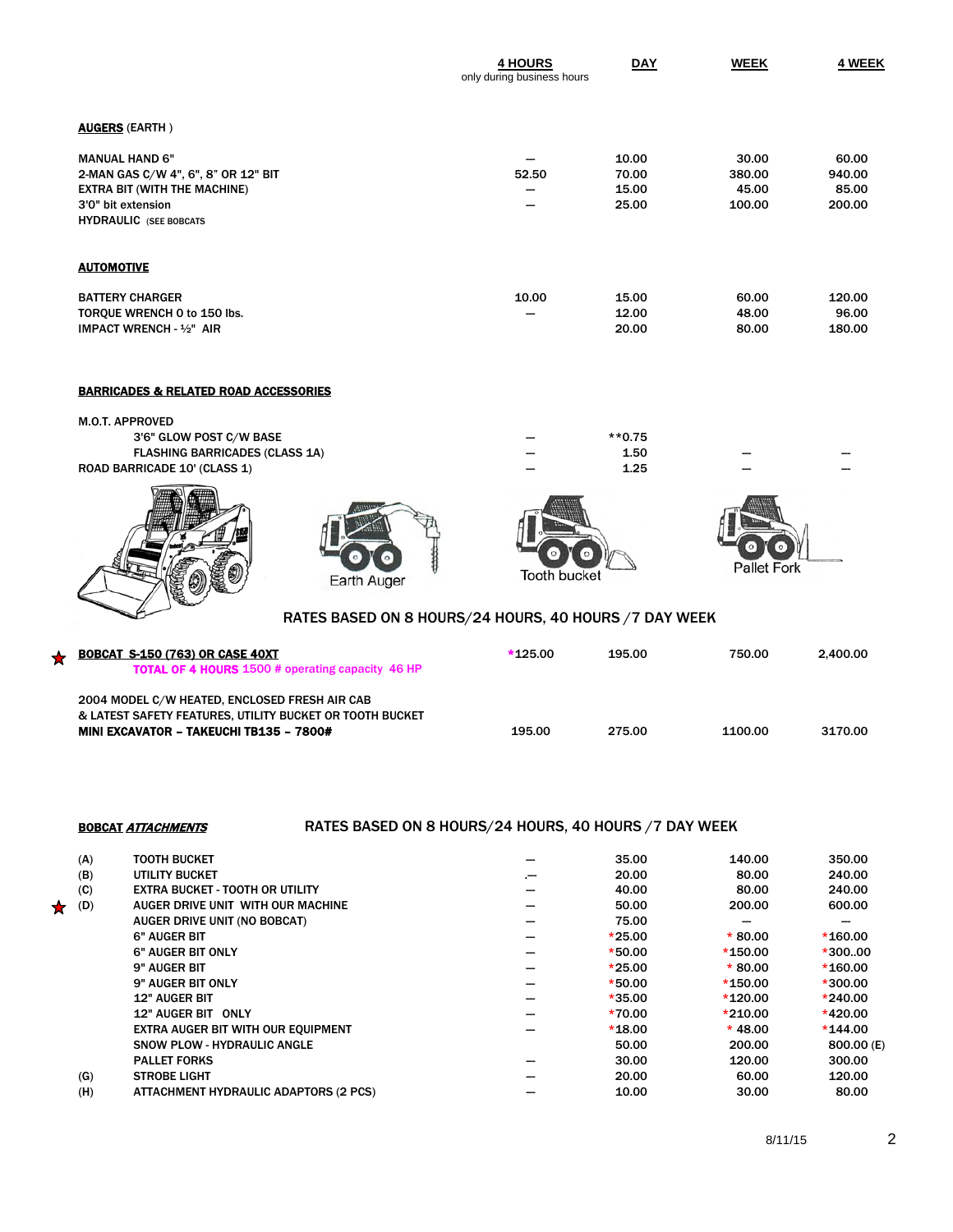| <b>4 HOURS</b>             | <b>DAY</b> | <b>WEEK</b> | <b>4 WEEK</b> |
|----------------------------|------------|-------------|---------------|
| only during business hours |            |             |               |

A WIDE RANGE OF ADDITIONAL ATTACHMENTS ARE AVAILABLE UPON 24 HOUR NOTICE.

| BOLT CUTTERS |
|--------------|
|--------------|

| <b>SMALL 18"</b>      |                                                                                                                                                                            |       | 10.00  | 18.00  | 36.00   |
|-----------------------|----------------------------------------------------------------------------------------------------------------------------------------------------------------------------|-------|--------|--------|---------|
| LARGE 36"             |                                                                                                                                                                            |       | 12.00  | 36.00  | 72.00   |
| <b>CHAIN WRENCH</b>   |                                                                                                                                                                            |       | 10.00  | 40.00  | 60.00   |
|                       | <b>COME ALONG</b> (SEE ALSO TIRFORS)                                                                                                                                       |       |        |        |         |
|                       |                                                                                                                                                                            |       |        |        |         |
| 1 T                   |                                                                                                                                                                            |       | 12.00  | 36.00  | 54.00   |
| $2\frac{1}{2}$ T      |                                                                                                                                                                            |       | 12.00  | 36.00  | 54.00   |
|                       | <b>COMPACTION EQUIPMENT</b>                                                                                                                                                |       |        |        |         |
| <b>JUMPING JACKS:</b> |                                                                                                                                                                            | 45.00 | 60.00  | 240.00 | 650.00  |
|                       | WACKER WT. 135 <sup>#</sup> , COMPACTED AREA UP TO 3300 SQ. FT. /HR.<br>COMPACTED DEPTH UP TO 22" SHOE SIZE: 111/2" wide x 13" long                                        |       |        |        |         |
|                       | MBW WT. 156 # COMPACTED AREA UP TO 3900 SQ. FT. /HR.<br>COMPACTED DEPTH UP TO 25" SHOE SIZE: 13" wide x 15" long                                                           |       |        |        |         |
| <b>PLATE:</b>         |                                                                                                                                                                            |       |        |        |         |
|                       | WACKER WT. 205# COMPACTED AREA UP TO 7800 SQ. FT./HR<br>PLATE SIZE 25" L X 19.5"W                                                                                          | 40.00 | 50.00  | 200.00 | 600.00  |
|                       | COMPACTED DEPTH UP TO 12"WT. 176 <sup>#</sup> , COMPACTED AREA UP TO 7100 SQ. FT. /HR.<br>PLATE SIZE 25" L X 18 ""W<br>CAN CLIMB UP TO 30% GRADE COMPACTED DEPTH UP TO 10" |       |        |        |         |
|                       | HONDA POWERED, PLATE SIZE 24"W 36" L weight 1000 lb<br>COMPACTED DEPTJ UP TO 27.56 IN. (70 CM.)<br>CAN CLIMB UP TO 30% GRADE                                               | 90.00 | 140.00 | 560.00 | 1600.00 |
|                       | <b>VIBRATORY DRUM ROLLER - 30" DIESEL</b><br>BOMAG WT. 2042 LBS.                                                                                                           |       | 120.00 | 600.00 | 1800.00 |
|                       | <b>CONCRETE EQUIPMENT &amp; FORMING ACCESSORIES</b>                                                                                                                        |       |        |        |         |
|                       | <b>WHEEL BARROW</b>                                                                                                                                                        |       | 12.00  | 36.00  | 72.00   |
|                       | <b>BULL FLOAT 48" MAGNESIUM &amp; 2 HANDLES</b>                                                                                                                            |       | 14.00  | 42.00  | 84.00   |
|                       | <b>BULL FLOAT EXTRA HANDLE</b>                                                                                                                                             |       | 5.00   | 14.00  | 28.00   |
|                       | FRESNO TROWEL 3'-0" X 5" C/W 2 HANDLES                                                                                                                                     |       | 10.00  | 30.00  | 80.00   |
|                       | <b>BULL FLOAT &amp; FRESNO TROWEL &amp; 2 HANDLES</b>                                                                                                                      |       | 20.00  | 60.00  | 120.00  |
|                       | <b>BULL FLOAT, FINISHING BROOM &amp; 2 HANDLES</b>                                                                                                                         |       | 20.00  | 60.00  | 120.00  |
|                       | <b>RAKE: CONCRETE</b>                                                                                                                                                      |       | 5.00   | 10.00  | 15.00   |
|                       | <b>FINISHING BROOM &amp; 2 HANDLES</b>                                                                                                                                     |       | 12.00  | 36.00  | 72.00   |
|                       | FORM OIL SPRAYER (PRESSURE HAND) 3.5 GAL.                                                                                                                                  |       | 10.00  | 30.00  | 50.00   |
|                       | 12" (350) SAW CONCRETE (HAND HELD)                                                                                                                                         | 35.00 | 50.00  | 200.00 | 480.00  |
|                       | <b>12" (350) FLOOR SAW CONCRETE)</b>                                                                                                                                       | 40.00 | 55.00  | 240.00 | 485.00  |
|                       | 16" (Partner) FLOOR SAW CONC GAS wt 76#<br>DIAMOND BLADE USAGE PER.001 WEAR \$2.00/.001                                                                                    | 45.00 | 65.00  | 260.00 | 780.00  |
|                       | CONCRETE OR ASPHALT BLADE ONLY \$2.00/.001                                                                                                                                 |       | 10.00  | 25.00  | 100.00  |
|                       | <b>FORM ALIGNER BRACES (BRACKETS)</b>                                                                                                                                      |       | 4.00   |        |         |
|                       | <b>FORM WEDGES EACH</b>                                                                                                                                                    |       | .25    | —      |         |
|                       | <b>STEEL STAKES 18" SQUARE</b>                                                                                                                                             |       | 0.40   | 0.80   | 1.40    |
|                       | <b>MUST BE RETURNED CLEAN, STRAIGHT, NO NAILS</b>                                                                                                                          |       |        |        |         |
|                       | MIXER: ELECTRIC 5 CU. FT. KNOCK DOWN (2 PCS.)                                                                                                                              |       | 35.00  | 140.00 | 360.00  |
|                       | designed to mix concrete, mortar, stucco & grout                                                                                                                           |       |        |        |         |
|                       | PENCIL VIBRATOR 1" 10' WHIP                                                                                                                                                |       | 25.00  | 100.00 | 275.00  |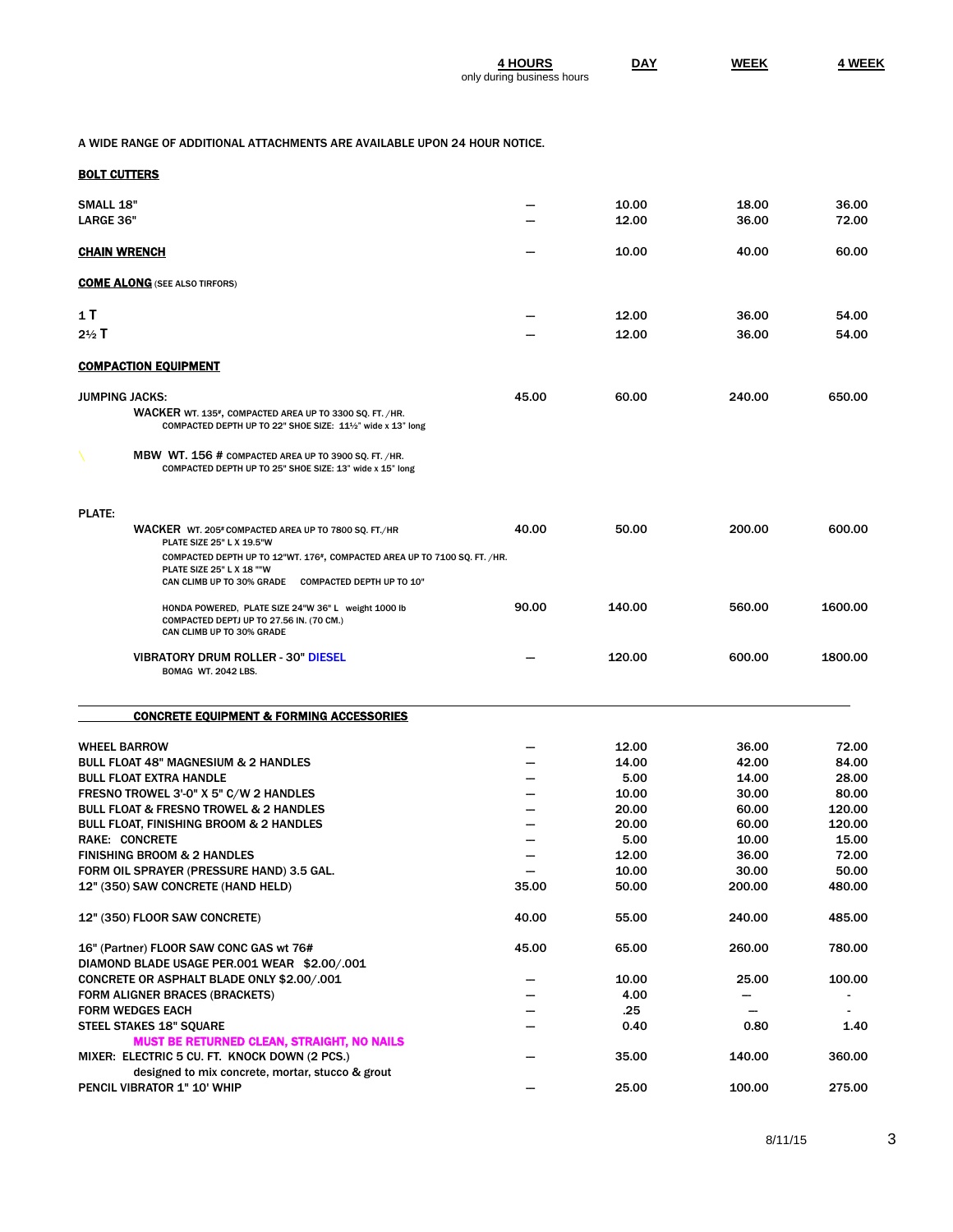|                                                                                                                         | <b>4 HOURS</b><br>only during business hours | <b>DAY</b>                                              | <b>WEEK</b> | 4 WEEK |
|-------------------------------------------------------------------------------------------------------------------------|----------------------------------------------|---------------------------------------------------------|-------------|--------|
|                                                                                                                         |                                              |                                                         |             |        |
| PENCIL VIBRATOR 1 <sup>1/4"</sup> 8' WHIP ELECTRIC                                                                      |                                              | 25.00                                                   | 100.00      | 275.00 |
| <b>VIBRATOR 2" ELECTRIC 13' WHIP</b>                                                                                    |                                              | 25.00                                                   | 100.00      | 275.00 |
| VIBRATOR 13/4" ELECTRIC 15' WHIP                                                                                        |                                              | 35.00                                                   | 140.00      | 420.00 |
| <b>VIBRATOR 2" ELECTRIC 24' WHIP</b>                                                                                    | -                                            | first day 96.25 add second day 45.00add third day 45.00 |             |        |
| Must be assembled using 2" power head                                                                                   |                                              |                                                         | 231.25      | 462.50 |
| POWER TROWEL 36" (4 BLADES)                                                                                             |                                              | 60.00                                                   | 220.00      | 550.00 |
| RUBBER BUCKET C/W 7 TOOLS: STEEL TROWEL, MAGNESIUM HAND FLOAT,<br>MASONRY TROWEL, EDGER, JOINTER, POINTER, SPONGE FLOAT |                                              | 10.00                                                   |             |        |
| <b>EPOXY DISPENSING GUN</b>                                                                                             |                                              | 8.00                                                    | 32.00       | 64.00  |
| <b>CHISELS POINTS &amp; SPADES</b>                                                                                      |                                              |                                                         |             |        |
| <b>CONCRETE &amp; ASPHALT:</b>                                                                                          |                                              |                                                         |             |        |
| <b>FOR BOSCH DEMO ROTO HAMMERS</b>                                                                                      |                                              | 5.00                                                    | 15.00       | 40.00  |
| FOR BOSCH 60 <sup>#</sup> BREAKER                                                                                       |                                              | 7.00                                                    | 28.00       | 56.00  |
| FOR MILWAULKEE 34" DEMO & DRILLING NOT APPLICABLE DOES NOT CHIP                                                         |                                              |                                                         |             |        |
| <b>CLAY &amp; ASPHALT SPADES (BOSCH 60# BREAKER)</b>                                                                    |                                              | 10.00                                                   | 30.00       | 60.00  |
| CLAY & ASPHALT SPADES (ROTO & DEMOLITION HAMMERS)                                                                       |                                              | 7.00                                                    | 28.00       | 56.00  |
| <b>GROUND ROD DRIVING ADAPTOR</b>                                                                                       |                                              | 6.00                                                    | 18.00       | 36.00  |
| <b>BUSHING TOOL &amp; WEAR-</b>                                                                                         |                                              | 15.00                                                   |             |        |
| <b>FLOOR SCRAPER (ROTO &amp; DEMO HAMMERS)</b>                                                                          |                                              | 10.00                                                   | 28.00       | 56.00  |

| CONCRETE DRILLING ACCESSORIES: ELECTRIC: |  |
|------------------------------------------|--|
|                                          |  |

| <b>FOR BOSCH DEMO ROTO HAMMERS</b>                                   |      |       |       |        |
|----------------------------------------------------------------------|------|-------|-------|--------|
| UP TO 7/8"                                                           |      | 10.00 | 30.00 | 60.00  |
| $1" " -$                                                             |      | 12.00 | 36.00 | 90.00  |
|                                                                      |      | 12.00 | 36.00 | 90.00  |
| <b>WILD BORE</b>                                                     |      |       |       |        |
| 11/2"&1 1/8 x 18"                                                    |      | 15.00 | 60.00 | 120.00 |
| $2"$ x $18"$                                                         |      | 18.00 | 72.00 | 144.00 |
| ADAPTOR UP TO 1/2" BIT                                               |      | 5.00  | 15.00 | 40.0   |
| for Milwaukee 34" demo & drilling One bit included in rental of tool |      | ---   | ---   |        |
| <b>DELIVERIES</b> (SEE RATES ON LAST RENTAL PAGE)                    |      |       |       |        |
| <b>ELECTRICAL ACCESSORIES</b> (SEE ALSO LIGHTING EQUIPMENT)          |      |       |       |        |
| EXTENSION CORD 230/4 5'0" C/W 4 PRONG TWIST LOCK PLUG ADAPTER        |      | 5.00  | 10.00 | 15.00  |
| <b>EXTENSION CORD 50'-</b>                                           | 6.00 | 18.00 | 36.00 |        |
| FISH TAPE 240 FT.                                                    |      | 20.00 | 60.00 |        |
| STEEL BITS UP TO 7/8" Ø FIT 1/2" CHUCK                               |      | 6.00  | 18.00 | 36.00  |
| <b>WOOD AUGER BITS UP TO 1"</b>                                      |      | 6.00  | 18.00 | 36.00  |
| WOOD AUGER BITS UP TO 1" C/W WELDED ON EXTENSION                     |      |       |       |        |
| <b>WOOD ROUTER BITS</b>                                              |      | 5.00  |       |        |

**ELECTRIC TOOLS** (SEE ALSO SAWS)

 $\overline{a}$  $\overline{a}$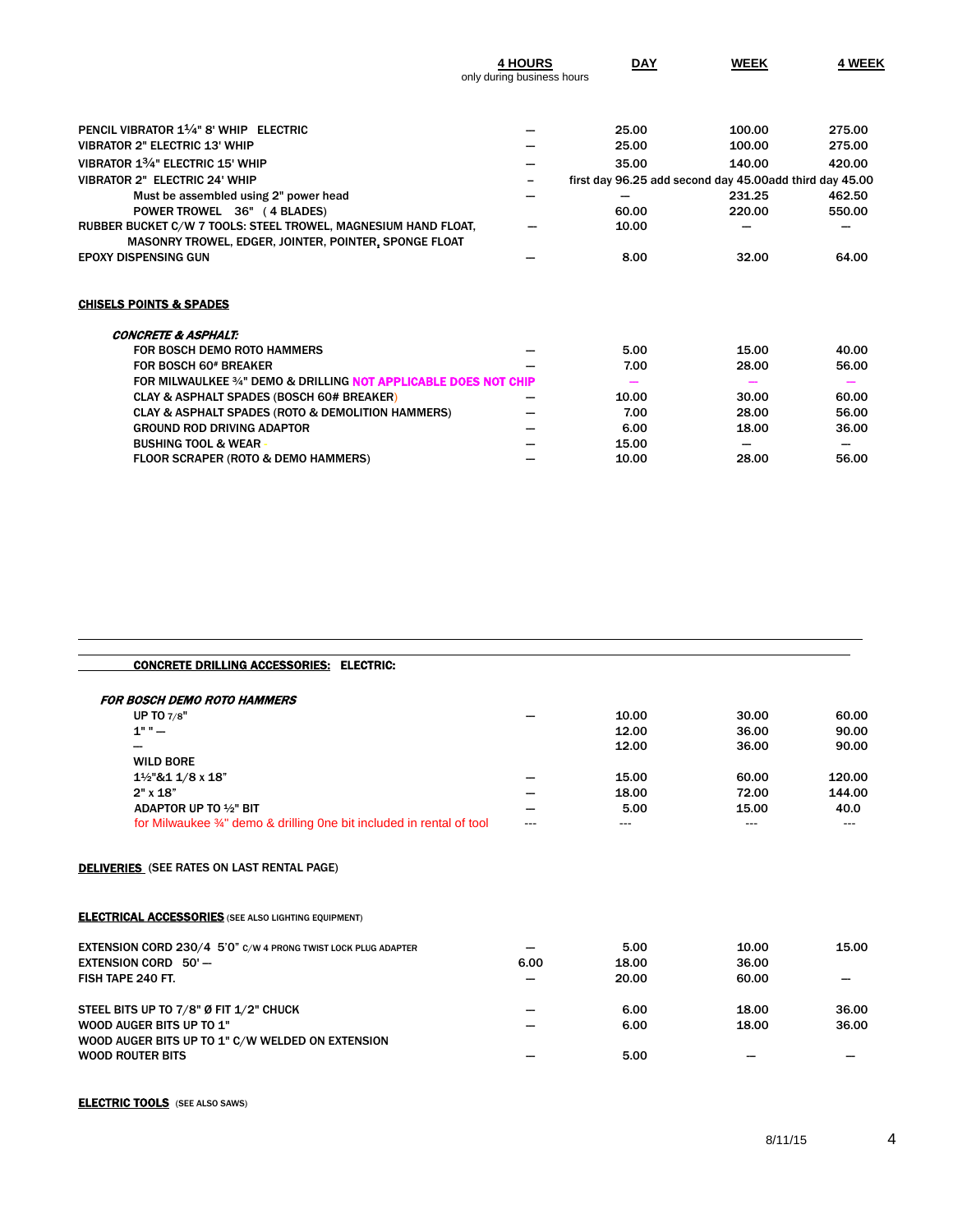|                                                          | <b>4 HOURS</b><br>only during business hours | <b>DAY</b> | <b>WEEK</b> | 4 WEEK |
|----------------------------------------------------------|----------------------------------------------|------------|-------------|--------|
|                                                          |                                              |            |             |        |
| <b>DRILL 3/8"</b>                                        |                                              | 10.00      | 15.00       | 50.00  |
|                                                          |                                              |            |             |        |
| DRILL $\frac{1}{2}$ "                                    |                                              | 12.00      | 36.00       | 90.00  |
| DRILL $\frac{1}{2}$ " c/w 90° CHUCK                      | 15.00                                        | 20.00      | 80.00       | 180.00 |
| BELT SANDER 3" X 24" c/w bag                             |                                              | 15.00      | 45.00       | 110.00 |
| <b>CORDLESS DRILL 3/8"</b>                               |                                              | 15.00      | 45.00       | 110.00 |
| <b>GRINDERS-.</b>                                        |                                              |            |             |        |
| ANGLE H.D 4 $\frac{1}{2}$ "                              |                                              |            |             |        |
| ANGLE H.D 7"                                             | 12.00                                        | 18.00      | 54.00       | 100.00 |
| ANGLE H.D. 7" WITH BACKING PLATE                         |                                              | 21.00      | 66.00       | 130.00 |
| ROUTERS H.D. 1.5 H.P. 1/4"                               | 10.00                                        | 15.00      | 40.00       | 100.00 |
| <b>ROUTER BITS</b>                                       |                                              | 5.00       |             |        |
| <b>SCREW GUN - DRYWALL</b>                               |                                              | 12.00      | 36.00       | 90.00  |
| <b>PLANER 3"</b>                                         |                                              | 20.00      | 60.00       | 165.00 |
| QUICKDRIVE SCREW GUN                                     |                                              | 35.00      | 95.00       | 285.00 |
| PLANER NICKED BLADE SHARPENING (2 sets)                  | 20.00/EACH SET                               |            |             |        |
| <b>TOOL ENGRAVER</b>                                     |                                              | 10.00      | 15.00       | 35.00  |
| MILWAULKEE 3/4" DRILL /HAMMER DRILL1 25.00               | 35.00                                        | 110.00     | 330.00      |        |
| MILWAULKEE 1" DRILL, HAMMER DRILL OR CHISEL              | 35.00                                        | 40.00      | 160.00      | 480.00 |
| <b>BOSCH DEMO &amp; DRILLING</b>                         | 35.00                                        | 50.00      | 200.00      | 570.00 |
| BOSCH BREAKER 60# 110V / MAKITA 70#                      | 40.00                                        | 55.00      | 220.00      | 660.00 |
| <b>12" BIT EXTENSION IMPACT WRENCH</b>                   | 15.00                                        | 20.00      | 80.00       | 180.00 |
| <b>FANS</b>                                              |                                              |            |             |        |
| 5000 C.F.M. 110V AIR MOVER                               | 12.00                                        | 16.00      | 48.00       | 144.00 |
| 1500 C.F.M. FOR PROPANE HEATERS OR FREE STAND ALONE      | --                                           | 10.00      | 30.00       | 90.00  |
| 16" Ø 3 SPEED 110V 1600 CFM OSCILLATING FLOOR STAND TYPE |                                              | 10.00      | 20.00       | 40.00  |
| <b>FLOORING</b>                                          |                                              |            |             |        |
| <b>CARPET KICKER have 1</b>                              |                                              | 12.00      | 36.00       | 90.00  |
|                                                          |                                              |            |             |        |

| <b>CARPET KICKER have 1</b>       |                          | 12.00 | 36.00  | 90.00  |
|-----------------------------------|--------------------------|-------|--------|--------|
| <b>DRUM SANDER</b>                |                          | 45.00 | 180.00 | 390.00 |
| <b>FLOOR EDGER DISC SANDER</b>    |                          | 25.00 | 100.00 | 300.00 |
| LINO ROLLER                       | $\overline{\phantom{a}}$ | 15.00 | 35.00  | 95.00  |
| <b>NAILER (SEE AIR TOOLS)</b>     |                          |       |        |        |
| <b>FLOOR SCRAPER</b>              |                          | 10.00 | 28.00  | 56.00  |
| TILE SAWS (SEE TILE CUTTERS/SAWS) |                          |       |        |        |
| VACUUM (SEE VACUUM CLEANERS)      |                          |       |        |        |
|                                   |                          |       |        |        |

#### FUEL & LUBRICANTS

AMSOIL - WE HAVE MOST LINES IN STOCK AND CAN GET WHAT YOU NEED QUICKLY<br>DIESEL . DIESEL .<br>1.65/LITRE **PRICE SUBJECT TO CHANGE**<br>2.05LITRE **PRICE SUBJECT TO CHANGE** 2.05LITRE PRICE SUBJECT TO CHANGE REGULAR GAS **1.65/LITRE PRICE SUBJECT TO CHANGE** PROPANE (SEE HEATING EQUIPMENT)

### **GARDEN & LAWN** (SEE LAWN)

#### GENERATORS - GAS

| <b>X</b> 3500 W HONDA OR CHAMPION                        | 30.00                    | 35.00 | 140.00 | 450.00 |
|----------------------------------------------------------|--------------------------|-------|--------|--------|
| $\frac{1}{2}$ 5000 W HONDA OR CHAMPION 5500W             | 30.00                    | 40.00 | 160.00 | 480.00 |
| <b>EXTENSION CORD 240/4 5'0" 4 PRONG TWIST LOCK PLUG</b> | $\overline{\phantom{a}}$ | 5.00  | 10.00  | 15.00  |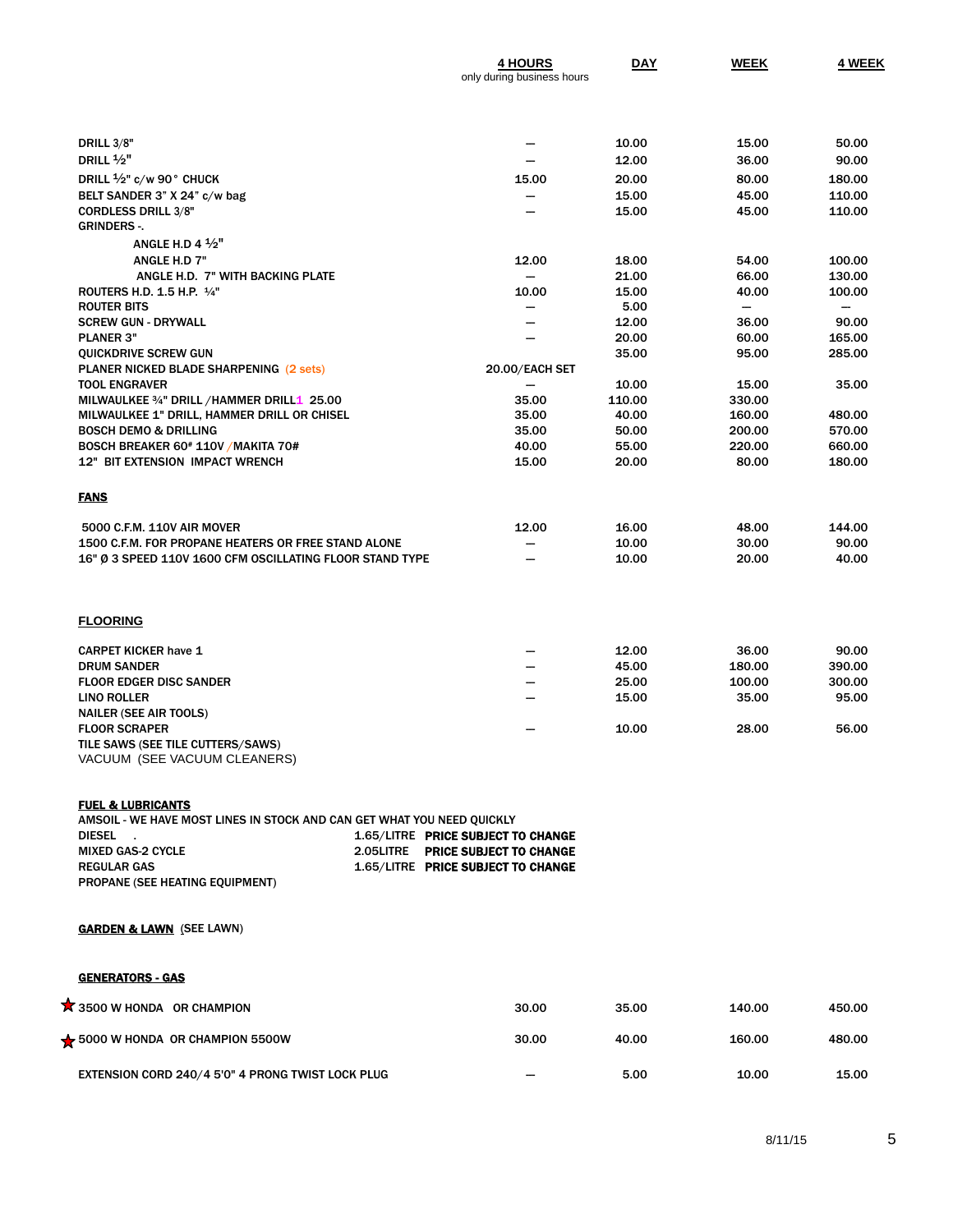|                                                                                                                                | <b>4 HOURS</b><br>only during business hours | DAY           | <b>WEEK</b> | 4 WEEK |
|--------------------------------------------------------------------------------------------------------------------------------|----------------------------------------------|---------------|-------------|--------|
|                                                                                                                                |                                              |               |             |        |
| <b>HEATING EQUIPMENT &amp; ACCESSORIES</b>                                                                                     |                                              |               |             |        |
| PROPANE 150 000 BTU C/W 15' HOSE & REGULATOR -                                                                                 |                                              | 30.00         | 72.00       | 216.00 |
| PROPANE 300 000 BTU C/W 15' HOSE & REGULATOR                                                                                   |                                              | 33.00         | 114.00      | 254.00 |
| FANS 1500 CFM FOR THE ABOVE PROPANE HEATERS (OPTIONAL)                                                                         |                                              | 10.00         | 30.00       | 90.00  |
| FANS 5000 C.F.M. AIR MOVER                                                                                                     | 12.00                                        | 16.00         | 48.00       | 144.00 |
| DEISEL OR KEROSENE 211000 BTU                                                                                                  | 25.00                                        | 40.00         | 135.00      | 495.00 |
| DEISEL OR KEROSENE 175000 BTU HAVE 2                                                                                           | 25.00                                        | 38.00         | 130.00      | 445.00 |
| PROPANE RADIANT 10,000 BTU BOTTLE MOUNT PROPANE INFRA RED RADIANT HEATER 125000 BTU C/W 15' HOSE & REGULATOR<br>(NON ELECTRIC) |                                              |               |             |        |
| NAT. GAS/PROPANE 400 000 BTU C/W 10' ARMOUR HOSE                                                                               |                                              |               |             |        |
| & THERMOSTAT (ELECTRICITY REQUIRED)                                                                                            |                                              | 58.00         | 232.00      | 464.00 |
| 4800 WATT 240V SINGLE PHASE 16000 BT.U. C/W 4'0" ELEC. CORD                                                                    |                                              | 12.00         | 36.00       | 108.00 |
| 4800 WATT 240V SINGLE PHASE 16000 BT.U. C/W 50'0" ELEC. CORD                                                                   |                                              | 24.00         | 72.00       | 216.00 |
| TO RENT A HEATER PACKAGE C/W HEATER,15' HOSE, REGULATOR, ONE 100# EMPTY BOTTLE, ONE 1500 CFM HEATER FAN                        |                                              |               |             |        |
| 300.000 BTU PACKAGE                                                                                                            |                                              | 55.00         | 194.00      | 414.00 |
| 300,000 BTU PACKAGE DEDUCT FAN                                                                                                 |                                              | 47.00         | 164.00      | 334.00 |
| 150,000 BTU PACKAGE                                                                                                            |                                              | 52.00         | 182.00      | 394.00 |
| 150,000 BTU PACKAGE DEDUCT FAN                                                                                                 |                                              | 44.00         | 152.00      | 304.00 |
| TIGER TORCH C/W 10' HOSE, REGULATOR, NO TANK have                                                                              |                                              | 10.00         | 30.00       | 70.00  |
| TIGER TORCH, 20 <sup>#</sup> CYLINDER, 10' HOSE, REGULATOR                                                                     |                                              | 15.00         | 40.00       | 85.00  |
|                                                                                                                                |                                              |               |             |        |
| <b>20<sup>#</sup> PROPANE CYLINDER</b>                                                                                         |                                              | 10.00         | 10.00       | 15.00  |
| <b>HEADERS FOR PROPANE BOTTLE</b>                                                                                              |                                              | 3.00          | 6.00        | 12.00  |
| TO HOOK 2 HEATERS TO 1 TANK                                                                                                    |                                              |               |             |        |
| <b>CROSS OVER FITTING</b>                                                                                                      |                                              | 10.00         | 21.00       | 42.00  |
| <b>REGULATOR &amp; HOSE</b>                                                                                                    |                                              | 8.00          |             |        |
|                                                                                                                                |                                              |               | 24.00       | 48.00  |
| JACKS                                                                                                                          |                                              |               |             |        |
| <b>12 TON HYDRAULIC</b>                                                                                                        |                                              | 15.00         | 40.00       | 80.00  |
| <b>20 TON HYDRAULIC</b>                                                                                                        | 12.00                                        | 20.00         | 60.00       | 90.00  |
| JACK ALL 4'                                                                                                                    |                                              | 10.00         | 32.00       | 64.00  |
| PALLET JACK 5500# CAPACITY                                                                                                     | 20.00                                        | 30.00         | 100.00      | 250.00 |
| <b>VERTICAL SHORE JACKS 4 TON CAPACITY6'-0" TO 10'-0"</b>                                                                      |                                              | 10.00         | 32.00       | 64.00  |
| SIMILAR TO TELEPOSTS-ADJUST A POST )7-'0" TO 12'-0                                                                             |                                              | 10.00         | 32.00       | 64.00  |
| DRYWALL LIFT TO 12'6" (MAX 4' X 16' SHEETS)                                                                                    |                                              | 35.00         | 140.00      | 350.00 |
| <b>ROOF JACKS - HAVE 6</b>                                                                                                     |                                              | 3.00          | 10.00       |        |
| WALL & BEAMS 1000# CAPACITY EACH C/W GALV. PIPE HANDLE                                                                         |                                              | 20.00         | 60.00       | 140.00 |
| <b>LADDERS &amp; ACCESSORIES</b>                                                                                               |                                              |               |             |        |
| 10' WOOD STEP LADDER OR 6' ALUMINUM                                                                                            | 10.00                                        | 12.00         | 48.00       | 96.00  |
| 36' - 20' ALUMINUM EXTENSION OR 14' COMBO                                                                                      | 19.00                                        | 25.00         | 100.00      | 200.00 |
| LADDER JACKS (PAIR) ALUMINUM                                                                                                   |                                              | 10.00         | 25.00       | 55.00  |
| LADDER STAY AWAY                                                                                                               |                                              |               |             |        |
| <b>LADDER STAY AWAY</b>                                                                                                        |                                              |               |             |        |
| LAWN AND GARDEN:                                                                                                               |                                              |               |             |        |
| AERATOR                                                                                                                        | 40.00                                        | 60.00         | 240.00      | 680.00 |
| AERATOR – TOW BEHIND                                                                                                           |                                              | 30.00         | 95.00       | 395.00 |
| <b>BRUSH SAW:</b>                                                                                                              | 25.00                                        | 40.00         | 160.00      | 480.00 |
| <b>BRUSH MOWER: BILLY GOAT</b>                                                                                                 | 45.00                                        | 60.00         | 240.00      | 720.00 |
|                                                                                                                                |                                              |               |             |        |
| <b>CHAIN SAW 16" BAR GAS</b>                                                                                                   |                                              | 50.00         | 200.00      | 480.00 |
| CHIPPER - GAS - UP TO 2 $\frac{3}{4}$ "                                                                                        | 75.00                                        | 130.00        | 360.00      | 950.00 |
| FERTILIZER SPREADER                                                                                                            |                                              |               |             |        |
|                                                                                                                                |                                              | 10.00<br>4.00 |             | -      |
| <b>HOSE 50' RUBBER</b>                                                                                                         |                                              |               | 10.00       | 16.00  |

8/11/15 6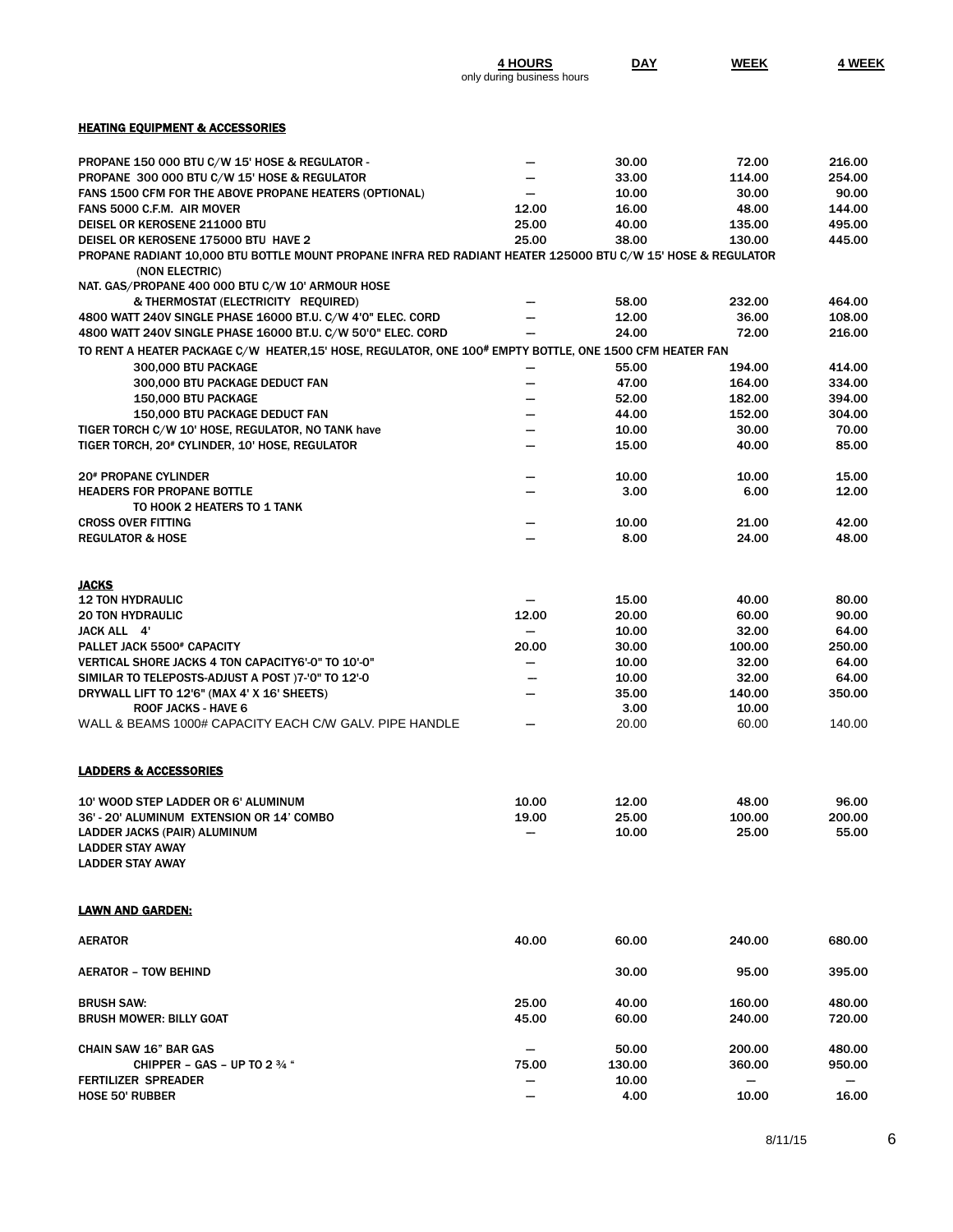|                                                                                               | <b>4 HOURS</b><br>only during business hours | <b>DAY</b> | <b>WEEK</b>     | 4 WEEK          |
|-----------------------------------------------------------------------------------------------|----------------------------------------------|------------|-----------------|-----------------|
|                                                                                               |                                              |            |                 |                 |
| <b>LANDSCAPE RAKE</b>                                                                         |                                              | 12.00      | 40.00           | 80.00           |
| LAWN MOWER - HONDA SELF PROPELLED H.D. BAG OR CHUTE 20.00                                     | 30.00                                        | 165.00     | 330.00          |                 |
| <b>LAWN MOWER - ELECTRIC OR GAS</b>                                                           | 15.00                                        | 25.00      | 130.00          | 290.00          |
| <b>MOWER RIDING JOHN DEERE42" DECK</b>                                                        | 80.00                                        | 120.00     | 350.00          | 600.00          |
| LAWN RAKE (HAND)                                                                              | -                                            | 5.00       | 10.00           | 12.00           |
| <b>LAWN ROLLER</b>                                                                            | $\overline{\phantom{a}}$                     | 12.00      | 48.00           | 96.00           |
| <b>POWER RAKE (dethatcher)</b>                                                                | 40.00                                        | 60.00      |                 |                 |
| <b>ROTO TILLER</b>                                                                            |                                              |            |                 |                 |
| MID TINE $5$ H.P. 133#                                                                        | 33.00                                        | 45.00      |                 |                 |
|                                                                                               | 50.00                                        | 70.00      |                 |                 |
| REAR TINE7 H.P. 294#                                                                          |                                              |            |                 |                 |
| <b>SEEDER C/W HARNESS</b>                                                                     | -                                            | 10.00      | 40.00           | 80.00           |
| SPRAYER (PRESSURE HAND) 3 GAL. (12 litres)                                                    |                                              | 8.00       | 16.00           | 32.00           |
| SPRAYER (COMMERCIAL BACK PACK)                                                                |                                              | 12.00      | 48.00           | 144.00          |
| WEED EATER ELECTRIC OR GAS c/w 1 spool of string \$8.75 extra spool<br><b>LEVELS - SURVEY</b> |                                              |            |                 |                 |
|                                                                                               | 30.00                                        | 40.00      | 160.00          | 480.00          |
| BUILDER'S LEVEL (COMPLETE) LASER LT200 NOT FOR T BAR                                          |                                              |            |                 |                 |
| BUILDER'S LEVEL (COMPLETE) SPLIT BUBBLE                                                       | 18.00                                        | 25.00      | 100.00          | 250.00          |
| <b>BUILDER'S LEVEL (COMPLETE) AUTOMATIC</b>                                                   | 20.00                                        | 28.00      | 112.00          | 280.00          |
| <b>SURVEY ROD ONLY</b>                                                                        | $\overline{\phantom{0}}$                     | 10.00      | 30.00           | 60.00           |
| <b>TRIPOD FLAT TOP</b>                                                                        |                                              | 10.00      | 20.00           | 40.00           |
| <b>LIGHTING</b>                                                                               |                                              |            |                 |                 |
| TOWER 2 @ 500 W CONTRACTOR TYPE                                                               |                                              | 15.00      | 45.00           | 90.00           |
| $\bigstar$ LOG SPLITTER                                                                       |                                              | 60.00      | 300.00          |                 |
| PRINCESS AUTO 20 TON HORIZONTAL / VERTICAL 24" STROKE                                         |                                              |            |                 |                 |
| 2" BALL                                                                                       |                                              |            |                 |                 |
| ENDURA 20 TON HORIZONTAL / VERTICAL 26" STROKE<br>2" BALL                                     |                                              |            |                 |                 |
| TO CORRECT WIRING THERE IS A \$75.00/HOUR CHARGE                                              |                                              |            |                 |                 |
| <b>MAGNETIC SWEEPER</b>                                                                       |                                              | 25.00      | 75.00           | 150.00          |
| <b>MEASURING WHEEL</b>                                                                        | 15.00                                        | 20.00      | 80.00           | 160.00          |
|                                                                                               |                                              |            |                 |                 |
| <b>METAL DETECTOR</b><br>- survey pins etc.                                                   | 15.00                                        | 20.00      | 80.00           | 160.00          |
| -all metals                                                                                   | 15.00                                        | 25.00      | 90.00           | 260.00          |
|                                                                                               |                                              |            |                 |                 |
| <b>MOVING EQUIPMENT</b> (SEE ALSO TRAILERS)                                                   |                                              |            |                 |                 |
| APPLIANCE (FRIDGE) DOLLY                                                                      |                                              | 12.00      | 48.00           | 90.00           |
| <b>MATERIAL DOLLY</b>                                                                         |                                              | 10.00      | 30.00           | 60.00           |
| FOUR-WHEEL FURNITURE DOLLY (PLASTFORM) 1'6" X 2'7" CAPACITY 600#                              |                                              | 10.00      | 25.00           | 40.00           |
| PALLET JACK 5500# CAPACITY have                                                               | 20.00                                        | 30.00      | 100.00          | 250.00          |
| DRYWALL LIFT TO 12'6" (MAX 4' X 16' SHEETS)                                                   |                                              | 25.00      | 140.00          | 350.00          |
| Includes 1'6" extension if required to make 12'6"                                             |                                              |            |                 |                 |
| <b>PAINTING EQUIPMENT</b>                                                                     |                                              |            |                 |                 |
| AIRLESS PAINT SPRAYER C/W 100' HOSE                                                           |                                              |            |                 |                 |
|                                                                                               |                                              | 65.00<br>- | 195.00<br>15.00 | 595.00<br>45.00 |
| EXTRA FILTER BAG & PLASTIC LINER \$10.50 SET AUTOMOTIVE PAINT GUN                             |                                              |            |                 |                 |

¥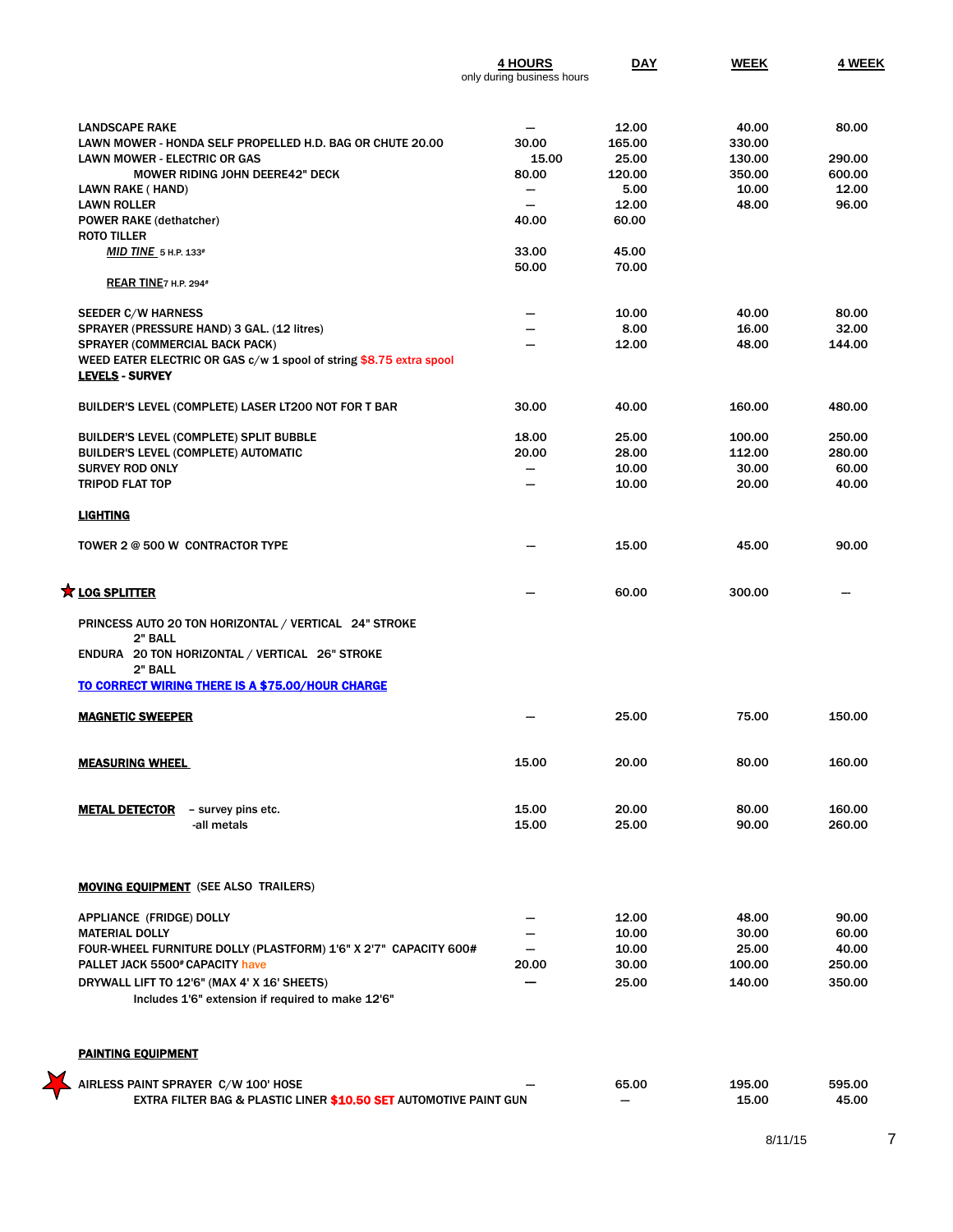|                                                                                                       | <b>4 HOURS</b><br>only during business hours | <b>DAY</b>     | <b>WEEK</b>      | 4 WEEK            |
|-------------------------------------------------------------------------------------------------------|----------------------------------------------|----------------|------------------|-------------------|
|                                                                                                       |                                              |                |                  |                   |
| 90.00                                                                                                 |                                              |                |                  |                   |
| AUTOMOTIVE PAINT GUN C/W COMPRESSOR, 50' HOSE,<br><b>WATER SEPARATOR</b>                              |                                              | 45.00          | 180.00           | 540.00            |
| <b>TEXTURE SPRAYER</b>                                                                                |                                              | 40.00          | 160.00           | 480.00            |
| <b>TEXTURE HOPPER</b>                                                                                 |                                              | 15.00          | 30.00            | 90.00             |
| <b>PLUMBING</b>                                                                                       |                                              |                |                  |                   |
| <b>SNAKE - POWER 50'</b>                                                                              | 35.00                                        | 50.00          | 225.00           | 850.00            |
| <b>PIPE WRENCH</b><br>24"                                                                             | --                                           | 5.00           | 15.00            | 30.00             |
| PLUMBING SNAKE 100" x 3/4" wide (HAND) FLAT BAR                                                       | --                                           | 15.00          | 60.00            | 120.00            |
| POLY PIPE CRIMPING TOOL 3/8 1/2" & 3/4"& 1"                                                           | 12.00                                        | 19.00          | 70.00            | 180.00            |
| POLY PIPE CRIMPING TOOL 1/2" & 3/4"                                                                   | 10.00                                        | 15.00          | 50.00            | 130.00            |
| <b>POSTS</b>                                                                                          |                                              |                |                  |                   |
| HAND POST POUNDER 6" Ø                                                                                |                                              | 10.00          | 40.00            | 80.00             |
| POST POUNDER - GAS PORTABLE ON TRAILER<br><b>HYDRAULIC</b> SEE BOBCATS                                | 75.00                                        | 125.00         | 495.00           | 1295.00           |
| POST HOLE SPOON SHOVEL                                                                                | 10.00                                        | 15.00          | 60.00            | 90.00             |
| <b>PRESSURE WASHERS:</b>                                                                              |                                              |                |                  |                   |
|                                                                                                       |                                              |                |                  |                   |
| 2000 PSI GAS 50' HOSE, WAND<br><b>1800 PSI ELECTRIC</b>                                               | 40.00                                        | 50.00<br>50.00 | 200.00<br>185.00 | 500.00            |
| <b>LANDA HOT WATER - DIESEL -</b>                                                                     | 40.00                                        | 110.00         | 460.00           | 400.00<br>1780.00 |
| <b>PUMPS FOR FUEL:</b>                                                                                |                                              |                |                  |                   |
| <b>HAND BARREL</b>                                                                                    |                                              | 10.00          | 30.00            | 90.00             |
| <b>TRANSFER PUMP 12V C/W NOZZLE</b>                                                                   |                                              | 50.00          | 200.00           | 400.00            |
| PUMPS FOR WATER: CUSTOMER SHOULD RINSE PUMPS & HOSES OFF BEFORE THEY ARE RETURNED                     |                                              |                |                  |                   |
| <b>BARREL: 110 VOLT 1" CONNECTION</b>                                                                 |                                              |                |                  |                   |
| <b>ELECTRIC</b>                                                                                       |                                              |                |                  |                   |
| SUBMERSIBLE 3/4" 110V -<br>39.5 max head' discharge 45gpm                                             | 15.00                                        | 60.00          | 150.00           |                   |
| SUBMERSIBLE 1 1/2" 110V                                                                               |                                              | 15.00          | 60.00            | 150.00            |
| c/w float, head 15' max. discharge46 imp gpm garden hose connection<br>SUBMERSIBLE 2" 110 V TSURUMI - |                                              | 25.00          | 100.00           | 250.00            |
| head 60' max. discharge 96gpm                                                                         |                                              |                |                  |                   |
| <b>GAS</b><br>HONDA FIRE PUMP 1 <sup>1</sup> /2" C/W 20' SUCTION HOSE                                 |                                              | 30.00          | 120.00           | 300.00            |
| max. head 164' max. discharge 88 imp.gpm                                                              |                                              |                |                  |                   |
| HONDA FIRE PUMP 1 <sup>1</sup> /2" C/W 20' SUCTION HOSE FOR SLURRY                                    |                                              | 50.00          | 200.00           | 500.00            |
| TSURUMI FIRE PUMP 1 <sup>1</sup> /2" C/W SUCTION HOSE                                                 |                                              | 30.00          | 120.00           | 300.00            |
| max. head 231' max. discharge 88 imp.gpm 100 p.s.i.                                                   |                                              |                |                  |                   |
| <b>DISCHARGE HOSES</b> (FOR WATER)                                                                    |                                              |                |                  |                   |
| 11/2"-2" 50' LENGTHS                                                                                  |                                              | 8.00           | 24.00            | 48.00             |
| 1" - 11/2 " 100' LENGTH                                                                               |                                              | 12.00          | 36.00            | 72.00             |
| <b>NOZZLES</b>                                                                                        |                                              | 5.00           | 10.00            | 40.00             |
| WATER HOSE ADAPTOR FITTING connector assemblies PER EACH END have 2                                   |                                              | 8.00           | 24.00            | 50.00             |
|                                                                                                       |                                              |                |                  |                   |

8/11/15 8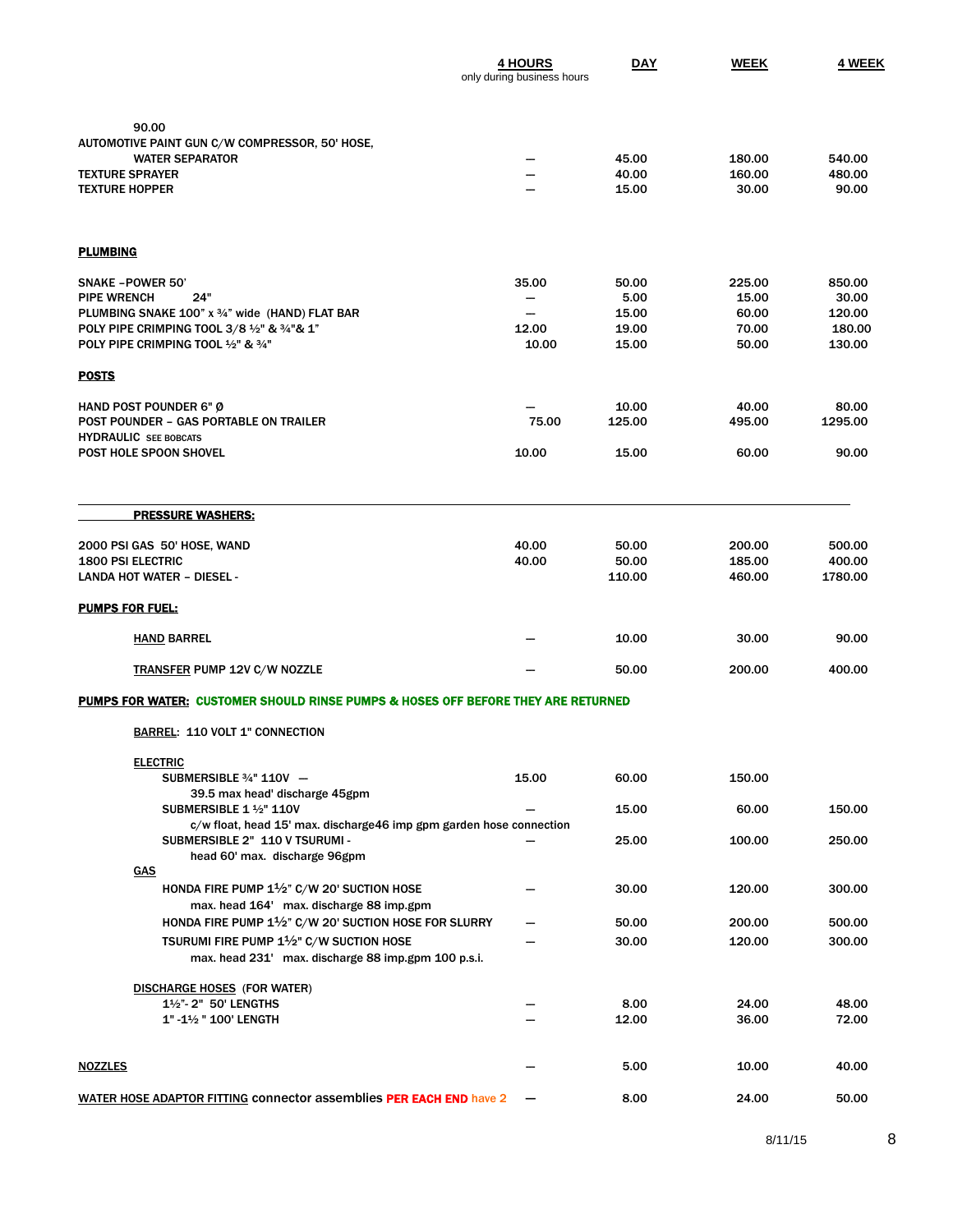|                                                                                                                                       | <b>4 HOURS</b><br>only during business hours | <b>DAY</b>                            | <b>WEEK</b>      | 4 WEEK            |
|---------------------------------------------------------------------------------------------------------------------------------------|----------------------------------------------|---------------------------------------|------------------|-------------------|
| <b>EXTRA FITTINGS TO MATCH CUSTOMER REQUIREMENTS</b>                                                                                  |                                              | 8.00                                  | 24.00            | 50.00             |
| <b>REBAR BENDER</b>                                                                                                                   |                                              |                                       |                  |                   |
| <b>HICKEY</b>                                                                                                                         |                                              | 12.00                                 | 48.00            | 96.00             |
| <b>SAFETY EQUIPMENT</b> (SEE ALSO BARRICADES)                                                                                         |                                              |                                       |                  |                   |
| <b>FACE SHIELD</b><br><b>FALL PROTECTION</b>                                                                                          |                                              | 5.00<br>45.00                         | 10.00<br>160.00  | 15.00<br>480.00   |
| <b>SCISSOR LIFTS</b>                                                                                                                  |                                              |                                       |                  |                   |
| <b>GENIE 1930 - ELECTRIC 30" W X 19' HIGH</b><br><b>SKYJACK 26RT - DUAL FUEL</b>                                                      |                                              | 110.00<br>225.00                      | 440.00<br>900.00 | 990.00<br>2700.00 |
| <b>STROBE LIGHT</b><br><b>SAWS</b>                                                                                                    |                                              | 20.00                                 | 60.00            | 120.00            |
| CHAINSAW - 16" BAR ECHO CS352                                                                                                         |                                              | 50.00                                 | 200.00           | 480.00            |
| 10" MAKITA SKIL SAW INC. CARBIDE TIP BLADE                                                                                            |                                              | 25.00                                 |                  |                   |
| 10" MAKITA SKIL SAW NO BLADE<br><b>POLE SAW - 10' - 10" BAR</b>                                                                       |                                              | 20.00<br>50.00                        | 80.00<br>250.00  | 160.00<br>750.00  |
|                                                                                                                                       |                                              |                                       |                  |                   |
| <b>CUT OFF SAW 12" STIHL GAS</b>                                                                                                      | 30.00                                        | 40.00                                 | 160.00           | 420.00            |
| 12" SAW CONCRETE (HAND HELD)                                                                                                          | 35.00                                        | 50.00                                 | 200.00           | 480.00            |
| <b>12" FLOOR SAW CONCRETE</b>                                                                                                         | 40.00                                        | 55.00                                 | 240.00           | 485.00            |
| <b>16" FLOOR SAW CONC GAS wt 76#</b>                                                                                                  | 45.00                                        | 65.00                                 | 260.00           | 780.00            |
| DIAMOND BLADE USAGE PER.001 WEAR \$2.00/.001                                                                                          |                                              |                                       |                  |                   |
| CONCRETE OR ASPHALT BLADE ONLY \$2.00/.001<br>HOLE SAW BI-METAL + ARBOURS & 12" EXTENSION                                             |                                              | 10.00                                 | 25.00            | 100.00            |
| 3/4", 7/8", 11/8", 13/8", 11/2, , 13/4", 2", 21/4", OR 21/2"                                                                          |                                              | <b>10.00 EA SAW</b>                   |                  |                   |
| PLUS REPLACEMENT COSTS FOR WORN SAWS                                                                                                  |                                              |                                       |                  |                   |
| HOLE SAW BI-METAL + ARBOURS & 12" EXTENSION & DRIVE PLATE                                                                             |                                              | 14.00                                 |                  |                   |
| 41/2"<br>PLUS REPLACEMENT COSTS FOR WORN SAWS                                                                                         |                                              |                                       |                  |                   |
| 5"                                                                                                                                    |                                              | 14.00                                 |                  |                   |
| PLUS REPLACEMENT COSTS FOR WORN SAWS                                                                                                  |                                              |                                       |                  |                   |
| 6"                                                                                                                                    |                                              | 14.00                                 |                  |                   |
| PLUS REPLACEMENT COSTS FOR WORN SAWS<br><b>EXTRA 12" EXTENSION</b>                                                                    |                                              | 5.00                                  | 15.00            | 30.00             |
| <b>JIG SAW</b>                                                                                                                        | -                                            | 12.00                                 | 36.00            | 90.00             |
| MITRE SAW 10" C/W CARBIDE BLADE(Not compound)                                                                                         | 18.00                                        | 24.00                                 | 96.00            | 192.00            |
|                                                                                                                                       |                                              | Plus \$5.00 blade sharpening          |                  |                   |
| MITRE SAW 12" C/W CARBIDE BLADE (compound)                                                                                            | 24.00                                        | 40.00                                 | 120.00           | 240.00            |
| SAWSALL (SABRE) (RECIPROCATING)                                                                                                       | 10.00                                        | Plus \$5.00 blade sharpening<br>12.00 | 48.00            | 96.00             |
|                                                                                                                                       |                                              |                                       |                  |                   |
| SCAFFOLDING TUBE (7'X5'X5' SET UP OR 10'X5'X5' OR 7'X5'X3' OR 10'X5'X3' OR 7'x31"x5' HIGH OR 10'X31"X5' HIGH ) MINIMUM CHARGE \$10.00 |                                              |                                       |                  |                   |
| ONE LIFT $7'$ LONG (ANY WIDTH) = 2 FRAMES & 2 BRACES                                                                                  |                                              | 8.00                                  | 24.00            | 32.00             |
| ONE LIFT 10' LONG (ANY WIDTH) = 2 FRAMES & 2 BRACES                                                                                   |                                              | 10.00                                 | 28.00            | 38.00             |
| PER FRAME 5' X 5' HIGH                                                                                                                | -                                            | 3.00                                  | 9.00             | 16.00             |
| PER FRAME 5'X3' HIGH<br>PER FRAME 31" X 5' HIGH                                                                                       | -                                            | 3.00                                  | 9.00             | 16.00<br>16.00    |
| <b>BRACES 7'-0" EACH</b>                                                                                                              | -<br>$\overline{\phantom{a}}$                | 3.00<br>1.00                          | 9.00<br>4.00     | 10.00             |
| $10'$ EACH $-$                                                                                                                        | 2.00                                         | 6.00                                  | 12.00            |                   |
| <b>PINS</b>                                                                                                                           |                                              | 1.00                                  | 4.00             | 6.00              |
| <b>WHEELS 8": EACH</b>                                                                                                                |                                              | 3.00                                  | 6.00             | 12.00             |
| SCREW JACKS 1'6" USABLE LENGTH EACH                                                                                                   | -                                            | 3.00                                  | 6.00             | 12.00             |
| <b>BASE PLATES (SET OF 4)</b>                                                                                                         | -                                            | 2.00                                  | 4.00             | 10.00             |
| PLATFORMS/ALUM. FRAME, PLY DECK 7' LONG 19" WIDE                                                                                      |                                              | 10.00                                 | 15.00            | 20.00             |
| PLATFORMS/ALUM. FRAME, PLY DECK 10' LONG 19 WIDE                                                                                      | -                                            | 13.00                                 | 26.00            | 36.00             |

8/11/15 9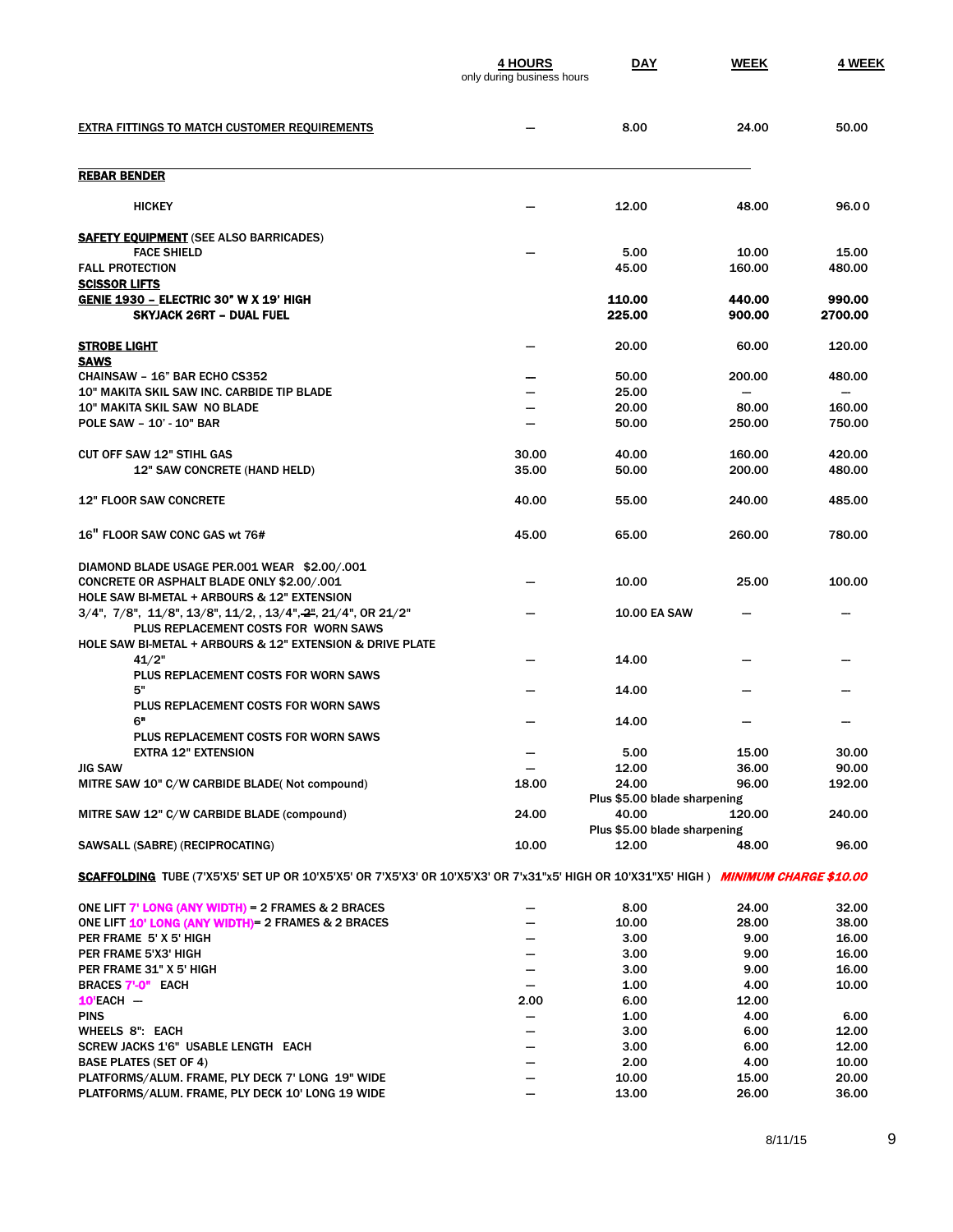|                                                                                                                                                                                                                                                   | <b>4 HOURS</b><br>only during business hours | <b>DAY</b>                        | <b>WEEK</b>               | 4 WEEK         |
|---------------------------------------------------------------------------------------------------------------------------------------------------------------------------------------------------------------------------------------------------|----------------------------------------------|-----------------------------------|---------------------------|----------------|
| SPECIAL PLATFORM FOR 30" FRAMES: 1 EA. @19" & 8" WIDE X 7'0"<br>SAFETY RAIL: 1 SET= 4 POSTS & TOP & MID RAILS                                                                                                                                     |                                              | 13.00<br>12.00                    | 26.00<br>24.00            | 36.00<br>48.00 |
| <b>SPRAYERS</b>                                                                                                                                                                                                                                   |                                              |                                   |                           |                |
| <b>PRESSURE - HAND-3.5 GALLON</b><br>PRESSURE - HAND-3 GALLON (12 L.)                                                                                                                                                                             |                                              | 10.00                             | 30.00                     | 50.00          |
| <b>COMMERCIAL BACK PACK</b>                                                                                                                                                                                                                       |                                              | 12.00                             | 48.00                     | 144.00         |
| <b>TIGER TORCH</b> ( SEE HEATING EQUIPMENT)                                                                                                                                                                                                       |                                              |                                   |                           |                |
| TILE CUTTERS -                                                                                                                                                                                                                                    |                                              |                                   |                           |                |
| ELECTRIC 8" WET SAW C/W 4 MITRE GAUGES<br>PLUS BLADE USAGE CERAMIC & TURBO @ \$1.75/.001; PORCELAIN BLADE<br>(RIPS TO 16", CUTS 12 X 12 TILE ON DIAGONAL & 2" DEEP)                                                                               |                                              | 35.00                             | 140.00                    | 420.00         |
| ELECTRIC 10" WET SAW C/W 4 MITRE GAUGES -<br>PLUS BLADE USAGE CERAMIC & TURBO @ \$1.75/.001; PORCELAIN BLADERIPS TO 24", CUTS 24" X 24" TILE CUTS 17" ON DIAGONAL & 21/2"DEEP<br>CAN CUT PAVERS OR CAPS 3" THICK BY FLIPPING TILE & RAISING GUARD | 35.00                                        | 140.00                            | 420.00                    |                |
| HAND TILE SAW AS ADD ON TO OUR TILE CUTTERS                                                                                                                                                                                                       |                                              | 5.00                              | 10.00                     | 15.00          |
| <b>HAND TILE SAW ONLY</b>                                                                                                                                                                                                                         |                                              | 10.00                             | 20.00                     | 40.00          |
| MANUAL TILE CUTTER 1/4" TO 5/8" THICK X 17"                                                                                                                                                                                                       |                                              | 15.00                             | 60.00                     | 120.00         |
| can cut 12" on a 45°                                                                                                                                                                                                                              |                                              |                                   |                           |                |
| NIPPERS AS ADD ON TO OUR TILE CUTTERS<br><b>NIPPERS ONLY</b>                                                                                                                                                                                      |                                              | 5.00<br>10.00                     | 10.00<br>20.00            | 15.00<br>40.00 |
| <u>TOOLS</u>                                                                                                                                                                                                                                      |                                              |                                   |                           |                |
| <b>EPOXY DISPENSING GUN</b>                                                                                                                                                                                                                       |                                              | 8.00                              | 32.00                     | 64.00          |
| HILTI DX450 POWER ACTIVATED                                                                                                                                                                                                                       | 15.00                                        | 20.00                             | 80.00                     | 240.00         |
| <b>BOSCH DEMO &amp; DRILLING 110V</b>                                                                                                                                                                                                             | 35.00                                        | $\overline{\phantom{0}}$<br>50.00 | $\qquad \qquad$<br>180.00 | 540.00         |
| BOSCH BREAKER 60 <sup>#</sup> 110V - MAKITA 70LB                                                                                                                                                                                                  | 40.00                                        | 55.00                             | 220.00                    | 660.00         |
| <b>HAND TACKER</b>                                                                                                                                                                                                                                |                                              | 8.00                              | 24.00                     | 48.00          |
| TORQUE WRENCH 0 - 150#                                                                                                                                                                                                                            |                                              | 12.00                             | 48.00                     | 96.00          |

#### TRAFFIC CONTROL( SEE BARRICADES)

### TRAILERS & RELATED ACCESSORIES \*\**insurance and deductibles apply* - *DOES NOT INCLUDE CARGO INSURANCE*

| NO CHARGE WITH OUR EQUIPMENT. replacement costs @ \$34.55<br><b>RECEIVER C/W 2" BALL</b>                                   |       |        |        |         |
|----------------------------------------------------------------------------------------------------------------------------|-------|--------|--------|---------|
| RECEIVER C/W 2" or 2-5/16" BALL                                                                                            |       | 10.00  |        |         |
| <b>PINTLE</b>                                                                                                              |       | 10.00  |        |         |
| TIE DOWN STRAPS 25'                                                                                                        |       | 3.00   | 15.00  | 30.00   |
| CINCH CHAIN 14' C/W CINCH                                                                                                  |       | 10.00  | 40.00  | 80.00   |
| 18" EQUIPMENT TRAILER - WITH EQUIPMENT \$75.00 DAY                                                                         | 70.00 | 125.00 | 500.00 |         |
| DUMP TRAILER 6600LB OR HORSE TRAILER(MUST BE CLEANED)                                                                      | 85.00 | 135.00 | 670.00 | 2050.00 |
| <b>PROOF OF INSURANCE MUST BE SHOWN.</b> REQUIRES 2-5/16" BALL. MAXIMUM GROSS LOAD ALLOWED IS 12000 # OR 5443 KG. (TRAILER |       |        |        |         |
| WEIGHT 2500# PAYLOAD) 9500# CUSTOMER IS RESPONSIBLE FOR ALL DAMAGE, REPAIRS OR LOSS. T                                     |       |        |        |         |
| <b>CARGO TRAILER - 16' ELECTRIC BRAKES</b>                                                                                 | 85.00 | 125.00 | 550.00 | 1850.00 |
|                                                                                                                            |       |        |        |         |

TRANSITS ( SEE LEVELS)

| <b>TRAPS</b> | <b>LIVE ANIMAL</b> | 10.00 | 30.00 | 60.00 |
|--------------|--------------------|-------|-------|-------|
|              |                    |       |       |       |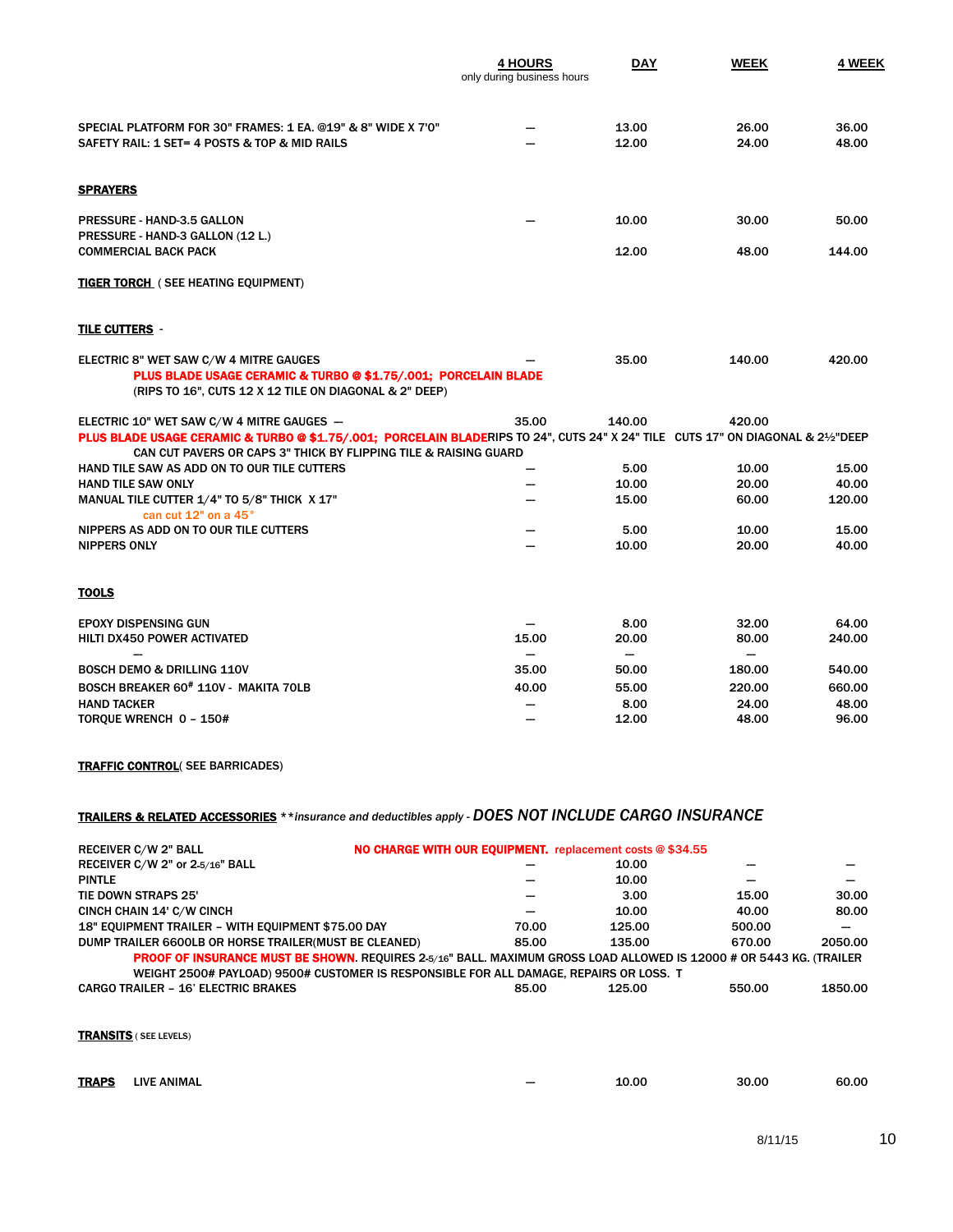|                                                                                                | <b>4 HOURS</b><br>only during business hours | DAY           | <b>WEEK</b>    | 4 WEEK         |
|------------------------------------------------------------------------------------------------|----------------------------------------------|---------------|----------------|----------------|
| <u> TRENCHER - 18" GAS -WALK BEHIND</u>                                                        | 50.00                                        | 90.00         | 360.00         | 850.00         |
| <b>TROWELS</b> ( SEE CONCRETE EQUIPMENT)                                                       |                                              |               |                |                |
| * MUST COME BACK EMPTY AND CLEAN. \$75.00 CLEANING CHARGE WILL APPLY<br><u>VACUUM CLEANERS</u> |                                              |               |                |                |
| MUST BE RETURNED EMPTY & CLEAN<br>DRYWALL VAC                                                  |                                              | 35.00         | 90.00          | 370.00         |
| SHOP VAC - WET OR DRY<br>\$75.00 CLEANING CHARGE WILL APPLY                                    | <b>BAGS EXTRA @ \$20.00 EACH</b>             | 40.00         | 95.00          | 385.00         |
| <u>WALL PAPER STEAMER</u> C/W PERFORATER                                                       |                                              | 25.00         | 100.00         | 300.00         |
| <b>WHEEL BARROWS</b> (SEE CONCRETE EQUIPMENT)<br>WRENCH: TORQUE 0-150#                         |                                              | 12.00         | 48.00          | 96.00          |
| MISCELLANEOUS                                                                                  |                                              |               |                |                |
| AXES:                                                                                          |                                              | 3.00          | 6.00           | 12.00          |
| <b>BARRELS: WATER</b><br>45 GAL C/W HOSE BIB<br><b>PUMP 110 VOLT 1"</b>                        |                                              | 8.00          | 24.00          | 48.00          |
| BARS:<br><b>CLAW</b>                                                                           |                                              | 3.00          | 6.00           | 12.00          |
| PINCH-PRY 5'                                                                                   | --                                           | 6.00          | 12.00          | 24.00          |
| <b>STRIPPING/WRECKING</b>                                                                      | -                                            | 7.00          | 14.00          | 28.00          |
| GRIZZLY STRIPPING/WRECKING/CROWBAR/SPIKE PULLER COMBO                                          |                                              | 12.00         | 36.00          | 72.00          |
| BROOMS:                                                                                        |                                              | 3.00          | 6.00           | 12.00          |
| CINCH CHAIN:<br>14' C/W CINCH                                                                  |                                              | 10.00         | 40.00          | 80.00          |
| <b>CRESCENT WRENCH:</b><br><b>LARGE CRESCENT WRENCH 18"</b>                                    |                                              | 6.00          | 18.00          | 36.00          |
| DRYWALL MIXING PADDLE                                                                          |                                              | 5.00          | 15.00          | 30.00          |
| <b>GARDEN HOSE: 50' RUBBER</b>                                                                 |                                              | 4.00          | 8.00           | 16.00          |
| <b>HAMMERS:</b>                                                                                |                                              |               |                |                |
| NAIL<br>SLEDGE —                                                                               | 3.00                                         | 3.00<br>6.00  | 6.00<br>12.00  | 12.00          |
|                                                                                                |                                              |               |                |                |
| PICKS:<br>$\overline{\phantom{a}}$                                                             | 3.00                                         | 6.00          | 12.00          |                |
| PEAVEY (TIMBER):                                                                               |                                              | 8.00          | 24.00          | 48.00          |
| RAKES:                                                                                         |                                              |               |                |                |
| <b>CONCRETE</b><br><b>LANDSCAPE</b>                                                            |                                              | 5.00<br>12.00 | 10.00<br>40.00 | 15.00<br>80.00 |
|                                                                                                |                                              | 8.00          |                |                |
| LAWN<br>$\overline{\phantom{m}}$<br>ASPHALT                                                    | 5.00<br>-                                    | 4.00          | 12.00<br>8.00  | 16.00          |
|                                                                                                |                                              | 5.00          | 10.00          | 20.00          |
| REBAR TIE WIRE REELS:<br>REFRACTOMETER                                                         |                                              |               |                |                |
| <b>SCRAPERS:</b>                                                                               |                                              |               |                |                |
| FOR ICE/CLEANING CONC. FORMS ETC.                                                              |                                              | 3.00          | 6.00           | 12.00          |